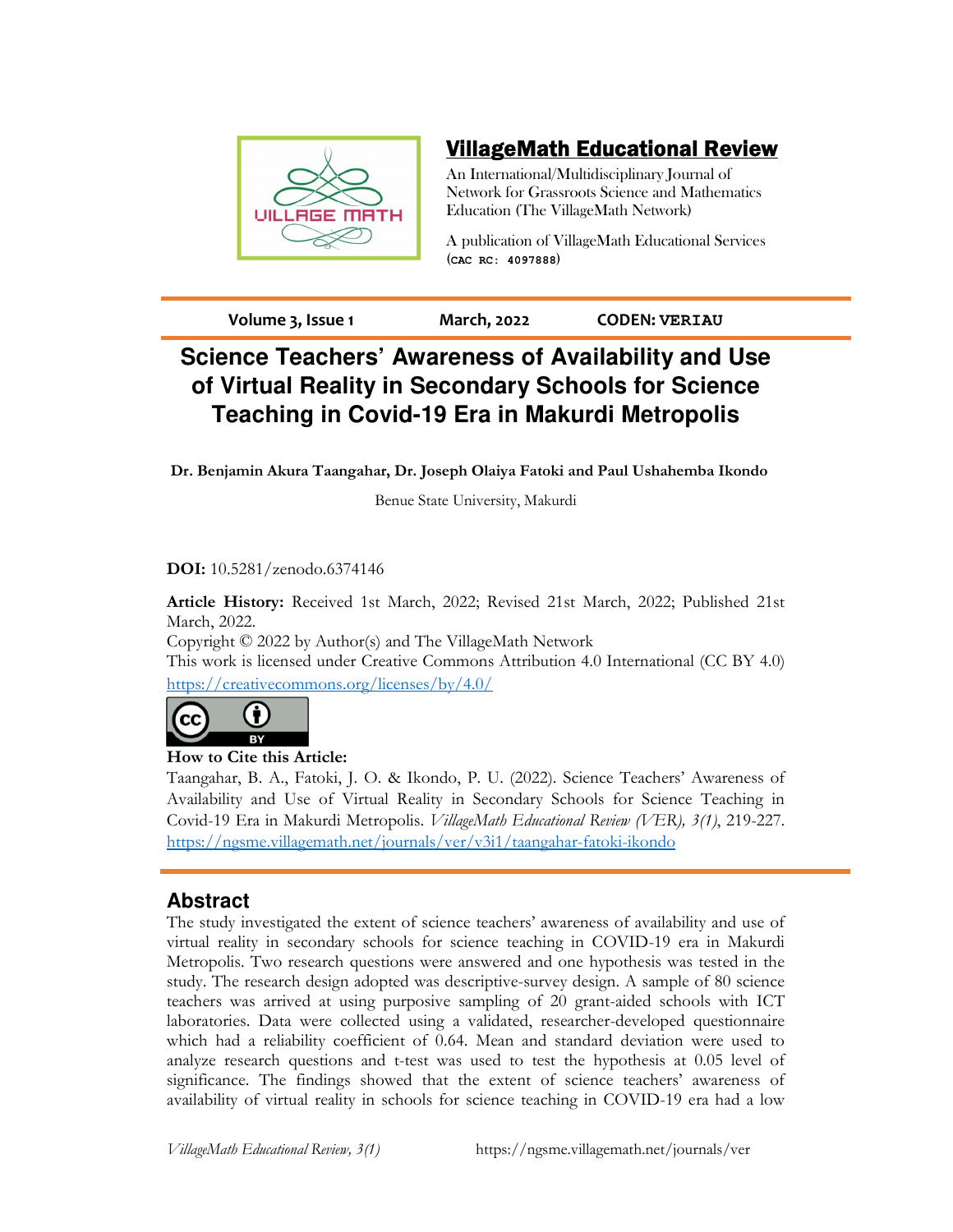### Science Teachers' Awareness of Availability and Use of Virtual Reality in Secondary Schools for Science Teaching in Covid-19 Era in Makurdi Metropolis

mean of 1.87 below the upper boundary decision mean of 2.50. The extent of science teachers' awareness of use of virtual reality in schools for science teaching in COVID-19 era was high with a mean of 2.64 above the upper boundary decision mean of 2.50. The analysis also shows a calculated t-statistic of 5.16 greater than t-critical value of 1.68 at 79 degree of freedom at 0.05 level of significance. Therefore, the null hypothesis which states that there is a significant difference in science teachers' awareness of availability and use of virtual reality in schools for science teaching in a COVID-19 pandemic era was rejected. It was concluded that science teachers' awareness of virtual reality was to a high extent but the extent of its availability in schools was low. It was recommended that VR be made available in schools for teacher's use in the COVID-19 pandemic era by government and other stakeholders. Teachers are to enhance their awareness of the use of virtual reality for teaching of science in secondary schools.

**Keywords:** Science Education, Virtual Reality, Covid-19, Science Teachers, Technology Adoption

## **Introduction**

The teaching of science in secondary schools seems to be greeted by many challenges in recent years and specifically, during the Corona Virus Disease (COVID-19) era. Even though schools may appear to have devised diverse instructional methods, the problem of the practical teaching of science in this era has continued unabated. The challenge, occasioned by the introduction of COVID-19 social distance protocol is believed to be against the students' interactive laboratory work in schools. Although the science curricula encourages the use of resources as students work together, the attainment of social distancing protocol among students appears to have made the protocol almost impossible. It is believed that human-computer virtual reality interface could provide the similitude of a laboratory as well as tackle the social distancing protocol. However teachers' awareness of availability and use of virtual reality in secondary schools cannot be assured. This is despite previous calls that usable facilities be made available in schools for teaching (Taangahar & Abya, 2018).

COVID-19 is a respiratory disease that has quite a number of fatalities and ranked as a pandemic across the globe, and has affected the normal operation of schools. The World Health Organizations' non-pharmaceutical intervention for tackling its transmission is; regular washing of hands, wearing of face mask, sanitizing the environment, checking of body temperature as well as avoiding large gatherings such as markets, stadia, churches and schools (Lagakos, 2020; Simon & Hans, 2020). In Nigeria the Federal Ministry of Health (FMH) mandated the National Centre for Disease Control (NCDC) to coordinate a national response to the disease. This was replicated in all States and sectors. In the education sector the scare from the early waves of COVID-19 led to the closure of schools with a considerate loss in the sector. However, the school closure was temporary and requires a rethink by educators, school owners and policy makers on how to constantly deliver education to students through radio, television and the internet. The efficacy of such delivery however leaves much to be desired as facilities required for such teaching appears not to be available and teachers' awareness of a facility that could resolve the challenge of teaching in the pandemic appear yet to be determined.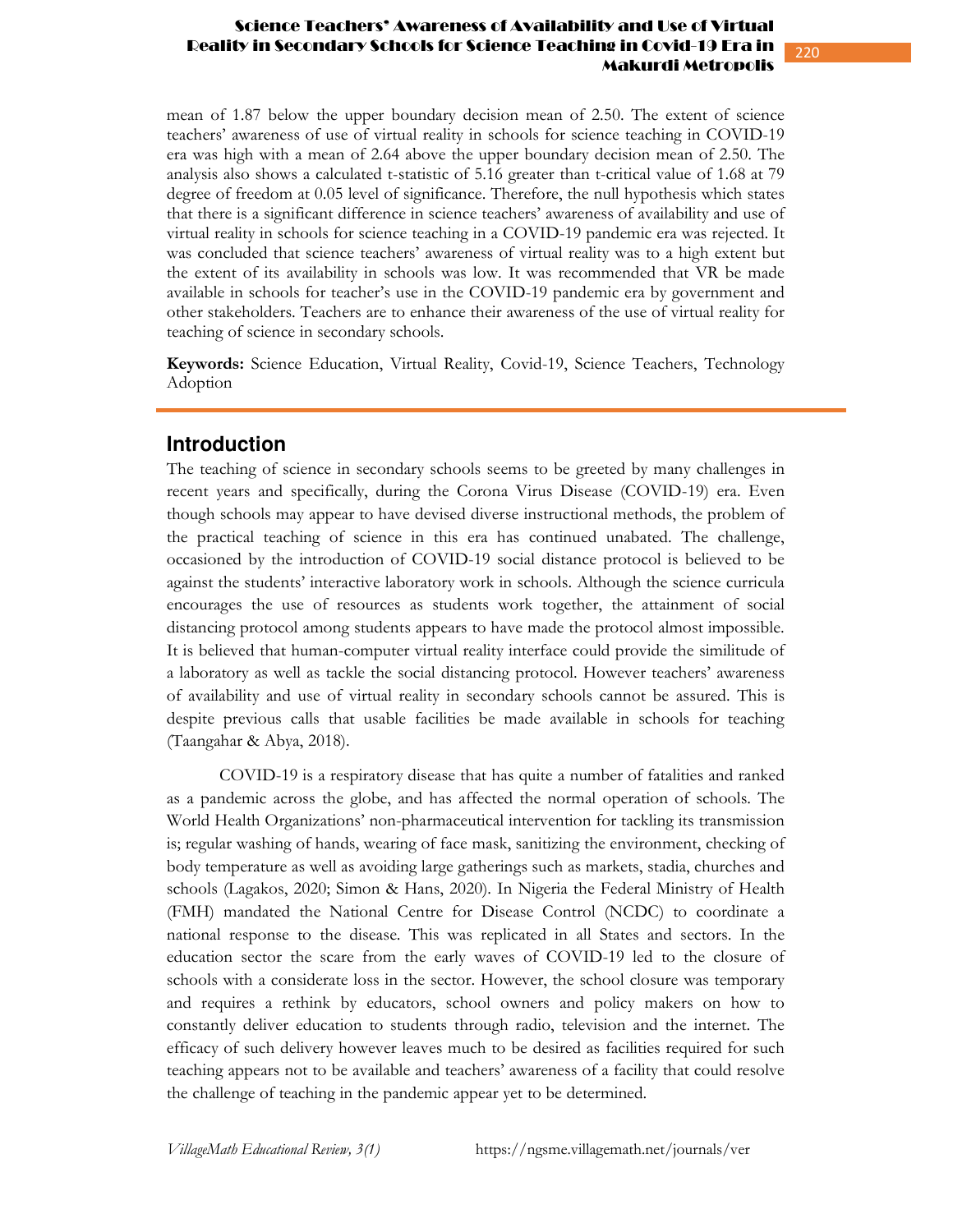The fight against the virus through the maintenance of social distance of 1.5 or 2 meters was difficult to adhere to in schools, as classes cannot be easily expanded to accommodate the new dimensions. To this end NCDC, according to Amorighoye (2020), prescribed that schools with large population operate both morning and evening sessions and congested classes be split. However, an efficient split for a practical class may require splitting into several batches and the class spanning over a long period of time. This situation does not augur well for the students as they may not be able to remain attentive for long while waiting for their turn. It may also require more work-hands as teachers may not be able to teach all the batches using traditional methods. This necessitated the deployment of modern instructional technology such as Virtual Reality (VR) to augment existing teaching methodologies. Thus there is need in determining science teachers' awareness of availability and use of VR facility in secondary schools for science teaching in a COVID-19 era.

Awareness could be referred to as the ability to know or take cognizance of something. In teaching, teachers' awareness is described as a state where teachers are conscious of information or knowledge created through the interaction of an agent and its environment (Egomo, Enyi &Tah, 2012). Awareness conveys individuals' perception of information surrounding their environment. There are different categories of awareness: physical, social and workspace awareness (Ngwu, 2014). Workspace awareness is more related to this study because it mediates awareness of location, activity and changes within the workspace. Thus virtual reality environment is a workspace environment. It is also of interest to the study due to the desired transition of workspaces from physical to virtual environments especially as required in a COVID-19 environment of social distance.

It is essential for virtual environment to be made available in schools. Availability of this facility refers to its accessibility and readiness for use in schools. VR facilities available in secondary schools must be easy to get and not otherwise committed. Although it is expected that VR facility be at students' disposal, it appears the facility is not provided for in most schools, and even if it is, it may not be convenient for use by the students. Thus, availability of VR is believed to stretch from the mere presence of the facility in schools to its readiness for use by students. Mavellas, Wellington and Samuel (2016) decried that most schools do not operate under the recommended ICT learning environment. Habib, Jamal, Khalil & Khan (2021) also found out that even though a stateof-the-art automated infrastructure could be available in an institution, it may lack major elearning features to support online classes and real time learning as required for use in a COVID-19 era.

Globally, there is the need for smart schools by various governments to overcome educational challenges of lesson delivery in a COVID-19 pandemic era. While it may be harmful to gather students in an actual laboratory and risking the violation of social distancing, students, in a VR class, can interact at safe distances, at different work stations and still work closely. This is because VR could be used to teach subjects for which conventional lessons might be harmful to the environment or costly to teach. A virtual screen user interface allows one to customize the home or class space to replace the traditional computer monitor with limited VR screen space. In a VR application a whole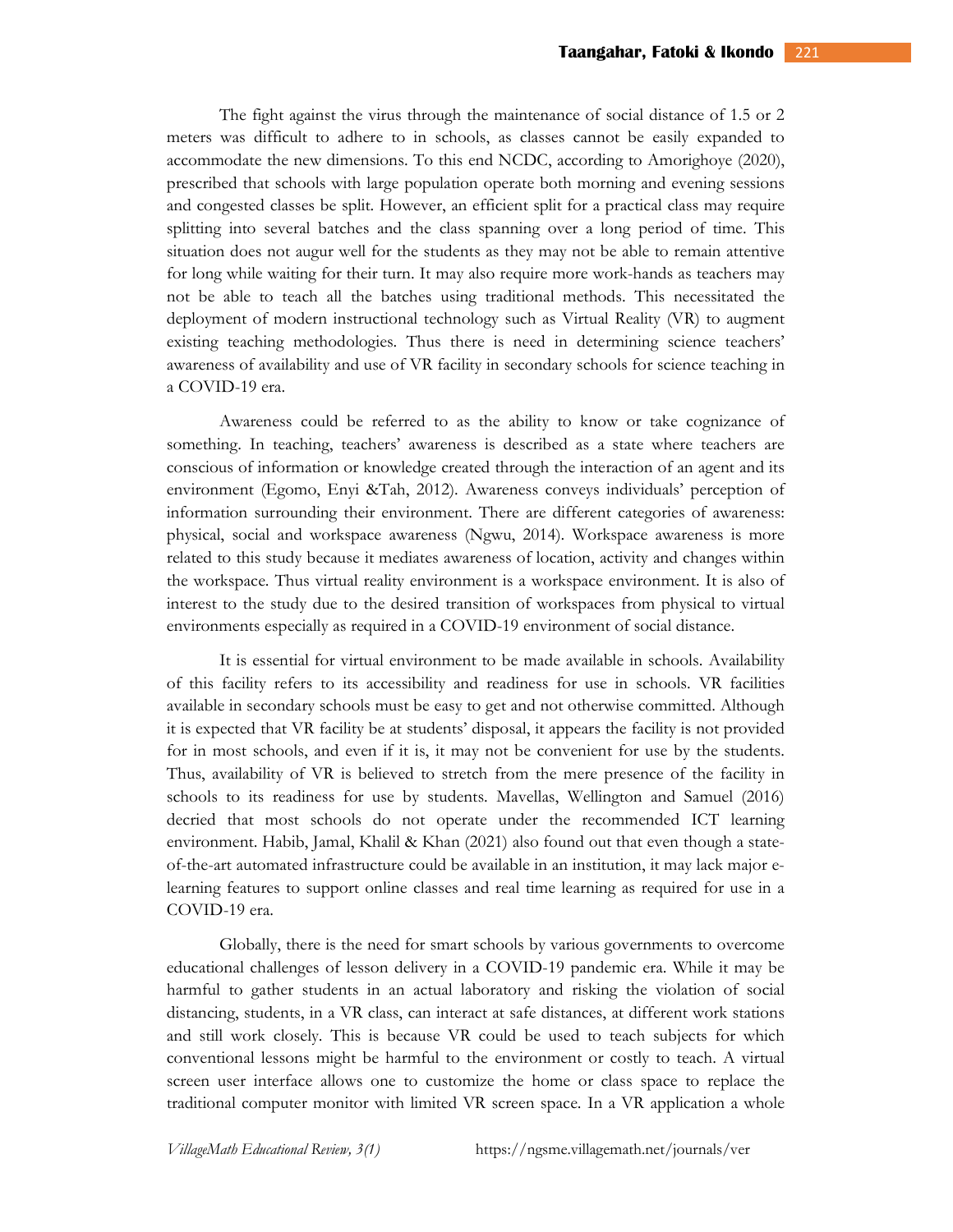### Science Teachers' Awareness of Availability and Use of Virtual Reality in Secondary Schools for Science Teaching in Covid-19 Era in Makurdi Metropolis

wall or the entire hall could become a virtual screen. It is able to project an entire screen displaying 3D-elements of sight, hearing and sense of touch beyond computer interaction platforms of games, simulations and video conferencing. VR could be used as an efficient teaching tool because it supports direct experience of phenomena, offers multi-sensory communication and is physically immersive (Mukamal, 2017; Karp & McGowen, 2020). A VR laboratory can be introduced and the student finds himself inside. After the lesson the laboratory is virtually withdrawn and the student is in his normal class room again.

The organization of instructional content, materials, manner of presentation requires appropriate teaching methods. Some of these methods include: project, discovery, inquiry, demonstration and field trips (National Teachers Institute, 2012). VR, as resource, can be employed alongside many methods. When a teaching method is employed, VR can also provide the environment for the learner to perform an experiment. A VR class using demonstration method can provide a virtual real life laboratory and teacher to carry out real life-like demonstration. This is because in advanced VR, learners actively participate in the learning process. It is a method of learning where the virtual teacher appears to be present in the class to guide learners' manipulation of instructional materials. If guided discovery was used with VR, students would still be required to think independently and logically following directions as though they were in an actual discovery/inquiry class.

 Despite the capabilities of VR, in guiding students in practical science classes in a COVID-19 era, the teachers' awareness of availability and the use of the facility appear to be in doubt. This study was therefore undertaken to determine the level of teachers' awareness of availability and use of virtual reality for the teaching of secondary school science in a COVID-19 era.

## **Research Questions**

The following research questions guided the study:

- i. To what extent are secondary schools science teachers aware of the availability of virtual reality in schools for science teaching in a COVID-19 era?
- ii. To what extent are secondary school science teachers aware of the use of virtual reality in schools for science teaching in a COVID-19 era?

# **Hypothesis**

The research hypothesis was tested at 0.05 level of significance.

i. There is no significant difference between science teachers' awareness of availability and their awareness of use of virtual reality in secondary schools for teaching in the COVID-19 era.

## **Methodology**

Survey design was used for the study. The choice of this design was that questionnaire was used to collect data from respondents without treatment. The design was considered adequate since it looked into the status quo of teachers' awareness of availability and use of VR in schools for the teaching of science in a COVID-19 era. The study was carried out in Makurdi Metropolis, Benue State. The study population consists 20 grant-aided schools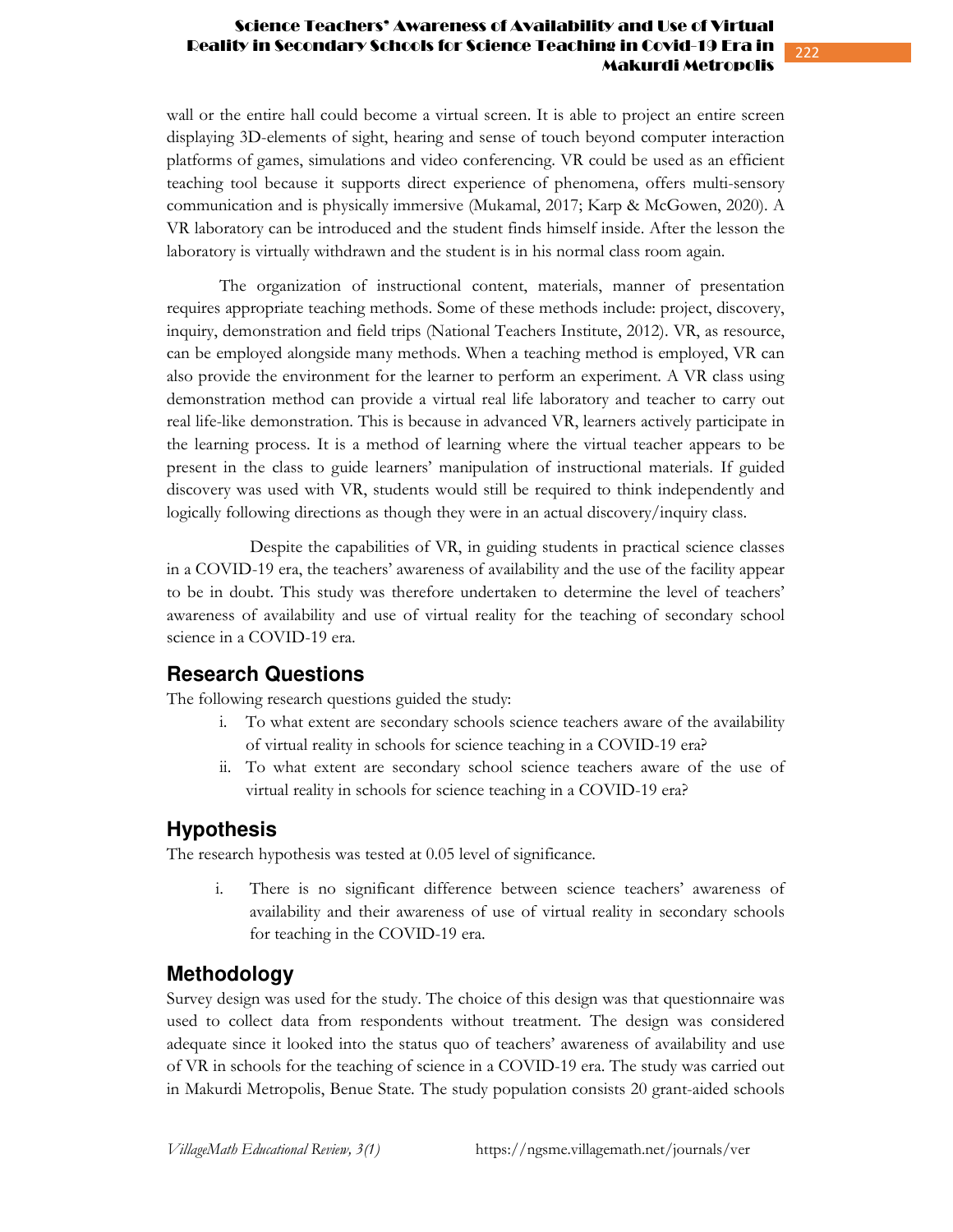with 80 science teachers. Purposive sampling was adopted so as to use only schools with ICT facility and all the 80 science teachers participated in the study.

The questionnaire titled: Awareness of Availability and Use of Virtual Reality Questionnaire (AAUVRQ) was used. The questionnaire was divided into sections A, B, and C. Section A comprised of demographic data indicating whether a school has ICT or not. Section B was sub-titled: Awareness of Availability of Virtual Reality Questionnaire (AAVRQ) and Section C was sub-titled, Awareness of Use of Virtual Reality Questionnaire (AUVRQ). Respondents were provided the following options: Very High Extent (VHE) = 4, High Extent (HE) = 3, Low Extent (LE) = 2 and Very Low Extent  $(VLE) = 1$ . Both section B and C have 10 items each.

The instrument was validated by two experts both in Faculty of Education, Benue State University, Makurdi. The experts scrutinize whether or not the items conform to the subject matter, are clear and free from ambiguity, cover the variables of the study and are analyzable to provide answers to the research questions and test the hypotheses of the study. They accepted that the item is capable of measuring the objectives it is designed to measure. It was observed that the instrument should not determine teachers' awareness on types of VR but focus on awareness of availability and use of VR as observed in schools. The corrections were made by the researchers and the instrument was used for the study.

The reliability of the instrument was established by conducting a pilot study on science teachers who did not participate in the main study. Twenty copies of the instrument were administered to the respondents. Cronbach Alpha was used to ascertain the reliability with coefficients of 0.66 for science teachers' extent of awareness of availability of virtual reality facilities in schools for the teaching of science and 0.63 for the extent of awareness of use of virtual reality facilities in schools for the teaching of science. Since both coefficients were above 0.5, they were considered reliable to be used in the main study. This is because a reliability coefficient of 0.5 and above is considered reliable (Cronbach, 2005).

Permission was obtained from school principals for the administration of questionnaires in their schools. Deans of Science were briefed by principals to assist the researchers in administering the instrument. Data were collected by respondents ticking their level of awareness of availability and awareness of use of VR for teaching on a 4 point response option. Mean and standard deviation were used to answer research questions. A mean score from 1.00 to 2.49 indicated that more respondents scored the items on awareness of availability of VR in a COVID-19 era as low while a mean score from 2.50 to 4.00 indicated that more respondents scored the items as high. A t-test for dependent samples was used to test the hypothesis at 0.05 level of significance. A tcalculated value greater than the t-critical value indicate rejection of the null hypothesis as the difference was considered significant.

#### **Results**

#### **Research Question One**

To what extent are secondary schools science teachers aware of the availability of virtual reality in schools for science teaching in a COVID-19 era?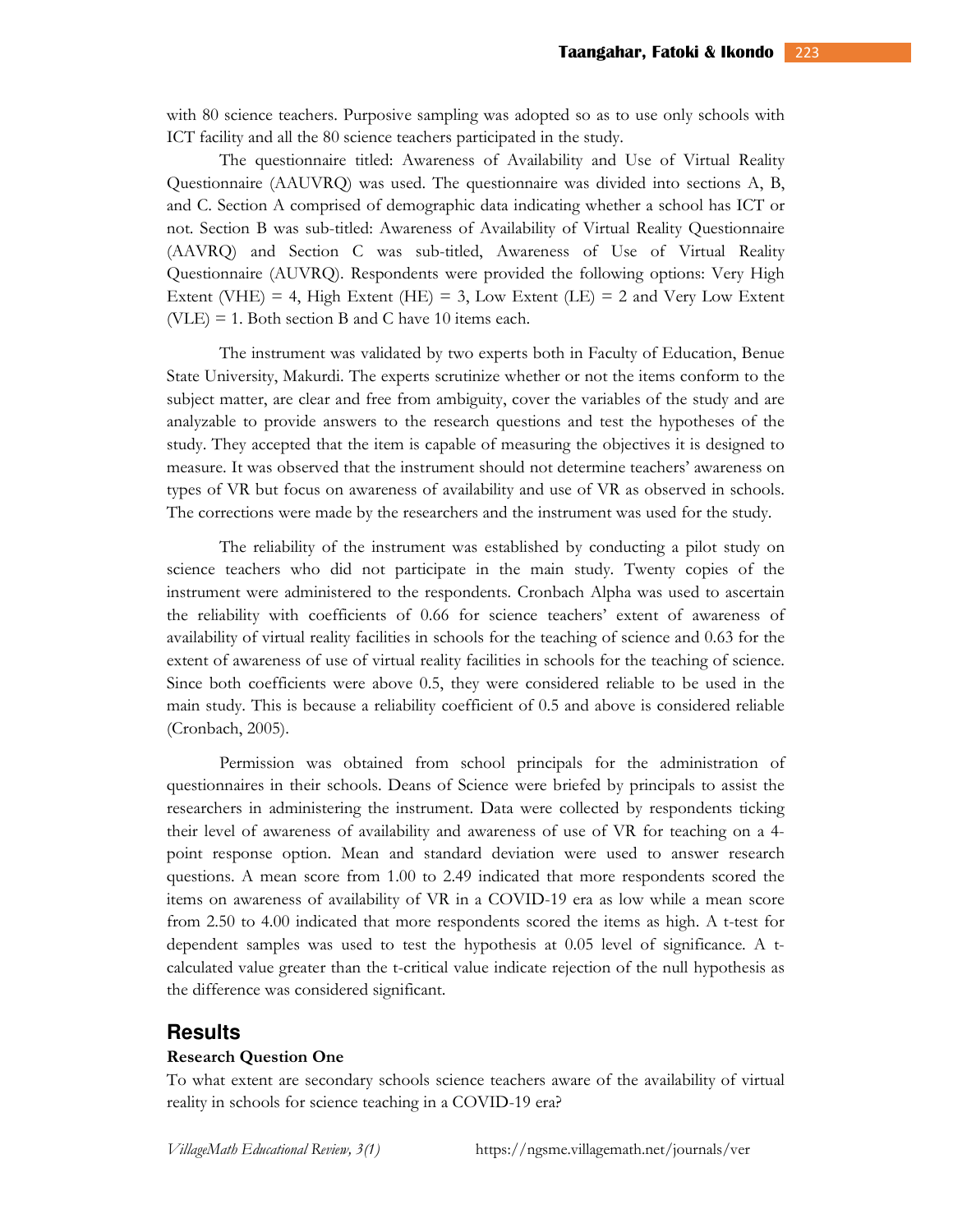# 224

### Science Teachers' Awareness of Availability and Use of Virtual Reality in Secondary Schools for Science Teaching in Covid-19 Era in Makurdi Metropolis

| S/N <sub>0</sub> | Items on Availability of Virtual Reality                |      | $\delta$<br>Remark |    |
|------------------|---------------------------------------------------------|------|--------------------|----|
| $\mathbf{1}$     | Virtual Reality can be seen in my school in the         | 1.90 | 0.91               | LE |
|                  | COVID-19 era for the teaching of science to a           |      |                    |    |
| $\overline{2}$   | The convenience for use of Virtual Reality for science  | 1.65 | 0.87               | LE |
|                  | teaching in the COVID-19 era in my school is to a       |      |                    |    |
| 3                | Accessibility of virtual reality in the COVID-19 era in | 1.86 | 1.07               | LE |
|                  | my school for the teaching of science is to a           |      |                    |    |
| 4                | The ease to which Virtual reality obtainable in my      | 1.81 | 1.02               | LE |
|                  | school for science teaching during the COVID-19 era     |      |                    |    |
|                  | is to $a \dots$                                         |      |                    |    |
| 5                | The presence of virtual reality for the teaching of     | 2.04 | 1.10               | LE |
|                  | science in the COVID-19 era in my school is to a        |      |                    |    |
| 6                | Virtual reality is properly maintained in my school for | 1.66 | 0.85               | LE |
|                  | the teaching of science in the COVID-19 era to a        |      |                    |    |
| 7                | The existence of virtual reality in my school for the   | 1.84 | 0.85               | LE |
|                  | teaching of science in the COVID-19 era is to a         |      |                    |    |
| 8                | Virtual reality is provided in my school for the        | 1.94 | 0.94               | LE |
|                  | teaching of science in the COVID-19 era to a            |      |                    |    |
| 9                | Virtual reality is dedicated in my school for the       | 2.06 | 0.94               | LE |
|                  | teaching of science in the COVID-19 era to a            |      |                    |    |
| 10               | Virtual reality in my school is otherwise committed for | 1.98 | 1.11               | LE |
|                  | the science teaching in the COVID-19 era to a           |      |                    |    |
|                  | <b>Cluster Mean</b>                                     | 1.87 |                    | LE |

**Table 1: Mean Rating of Extent to which Secondary School Science Teachers Aware of the Availability of Virtual Reality for Teaching in the COVID-19 Era** 

Note:  $LE = Low$  Extent

From Table 1, items 1 to 10 recorded mean score below 2.50 which is the upper boundary decision mean. Item 9 has the highest mean of 2.06 and item 2 has the lowest mean of 1.65. This indicated most respondents were of aware that virtual reality is available in schools to a low extent. The cluster mean of 1.87 is below the upper boundary decision rule of 2.50 implies that virtual reality is available to a low extent.

### **Research Question Two**

To what extent are secondary school science teachers aware of the use of virtual reality in schools for science for teaching in a COVID-19 era?

### **Table 2: Mean Rating and Standard Deviation of Extent of Science Teachers' Awareness of Use of Virtual Reality for Teaching in COVID-19**

| $S/N$ o. Items on Teachers Awareness of Use of Virtual Reality x $\delta$ Remark |           |  |                     |
|----------------------------------------------------------------------------------|-----------|--|---------------------|
| for Teaching                                                                     |           |  |                     |
| Science teachers' knowledge of use of virtual reality for                        |           |  | 2.89 0.86 <b>HE</b> |
| teaching in COVID-19 is to $a \dots$                                             |           |  |                     |
| The science teachers' understanding of use of virtual                            | 2.70 0.88 |  | - H E               |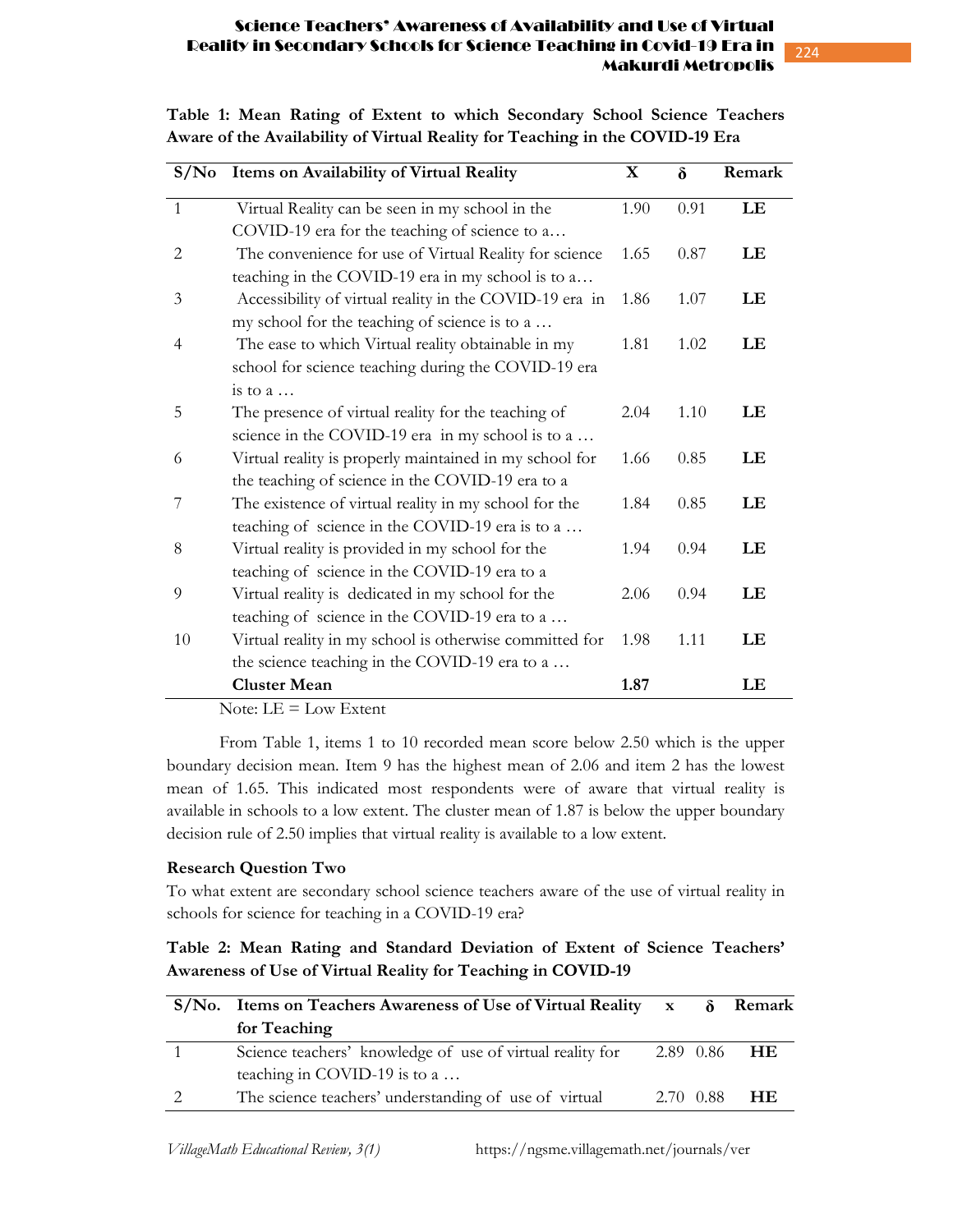|                | reality for teaching in COVID-19 is to a                       |             |     |
|----------------|----------------------------------------------------------------|-------------|-----|
| 3              | The realization of use of virtual reality for teaching by      | 2.66 1.07   | HE  |
|                | science teachers of in COVID-19 is to a                        |             |     |
| $\overline{4}$ | Science teachers' recognition of use of virtual reality for    | 2.62 1.24   | HE  |
|                | teaching in COVID-19 is to a $\dots$                           |             |     |
| 5              | Science teachers' perception of use of virtual reality for     | 2.62 0.88   | HE  |
|                | teaching in COVID-19 is to a $\dots$                           |             |     |
| 6              | The preparedness for the use of virtual reality by science     | 2.64 0.94   | HE  |
|                | teachers for teaching in COVID-19 is to a                      |             |     |
|                | Science teachers' responsiveness to the use of virtual reality | 2.54 1.20   | HE  |
|                | in the COVID-19 era is to a                                    |             |     |
| 8              | The consciousness of the use of virtual reality by science     | 2.54 1.17   | HE  |
|                | teachers in the COVID-19 era is to a                           |             |     |
| 9              | science teachers' familiarity with the use of virtual reality  | 2.54 1.10   | HE  |
|                | for teaching in COVID-19 is to a $\dots$                       |             |     |
| 10             | Science teachers awareness of use of virtual reality in the    | $2.69$ 0.90 | HE  |
|                | COVID-19 era is to a $\dots$                                   |             |     |
|                | <b>Cluster Mean</b>                                            | 2.64        | HE. |
|                |                                                                |             |     |

### Note: HE= High Extent

From Table 2, item 1-10 recorded mean score above 2.50 which is the upper boundary decision mean. Item 1 has the highest mean of 2.89 while items 7, 8 and 9 have the lowest mean of 2.54 each. The cluster mean of 2.64 is above the upper boundary decision mean of 2.50 shows that science teachers are aware of the use of virtual reality for teaching of science to a high extent.

#### **Hypothesis**

i. There is no significant difference between science teachers' awareness of availability and their awareness of use of virtual reality in secondary schools for teaching in the COVID-19 era.

**Table 3: t-Analysis on Teachers' Awareness of Availability and Use of Virtual Reality in Schools** 

| Variable                                      | N. | $\mathbf{X}$ | - ծ   | t-cal. t-crit. d.f |  |
|-----------------------------------------------|----|--------------|-------|--------------------|--|
| Teachers Awareness of Availability of 80 2.64 |    |              | 0.86  |                    |  |
| - VR                                          |    |              |       |                    |  |
|                                               |    |              |       | 5.16 1.68 79       |  |
| Teachers Awareness of Use of VR               | 80 | 1.87         | 1 1 1 |                    |  |

From Table 5, t-calculated value of 5.16 is greater than t-critical value of 1.68 at degree of freedom of 79, at 0.05 level of significance. Therefore, the null hypothesis is rejected. This implies that there is a significant difference in science teachers' awareness of availability and their awareness of use of virtual reality in schools for science teaching.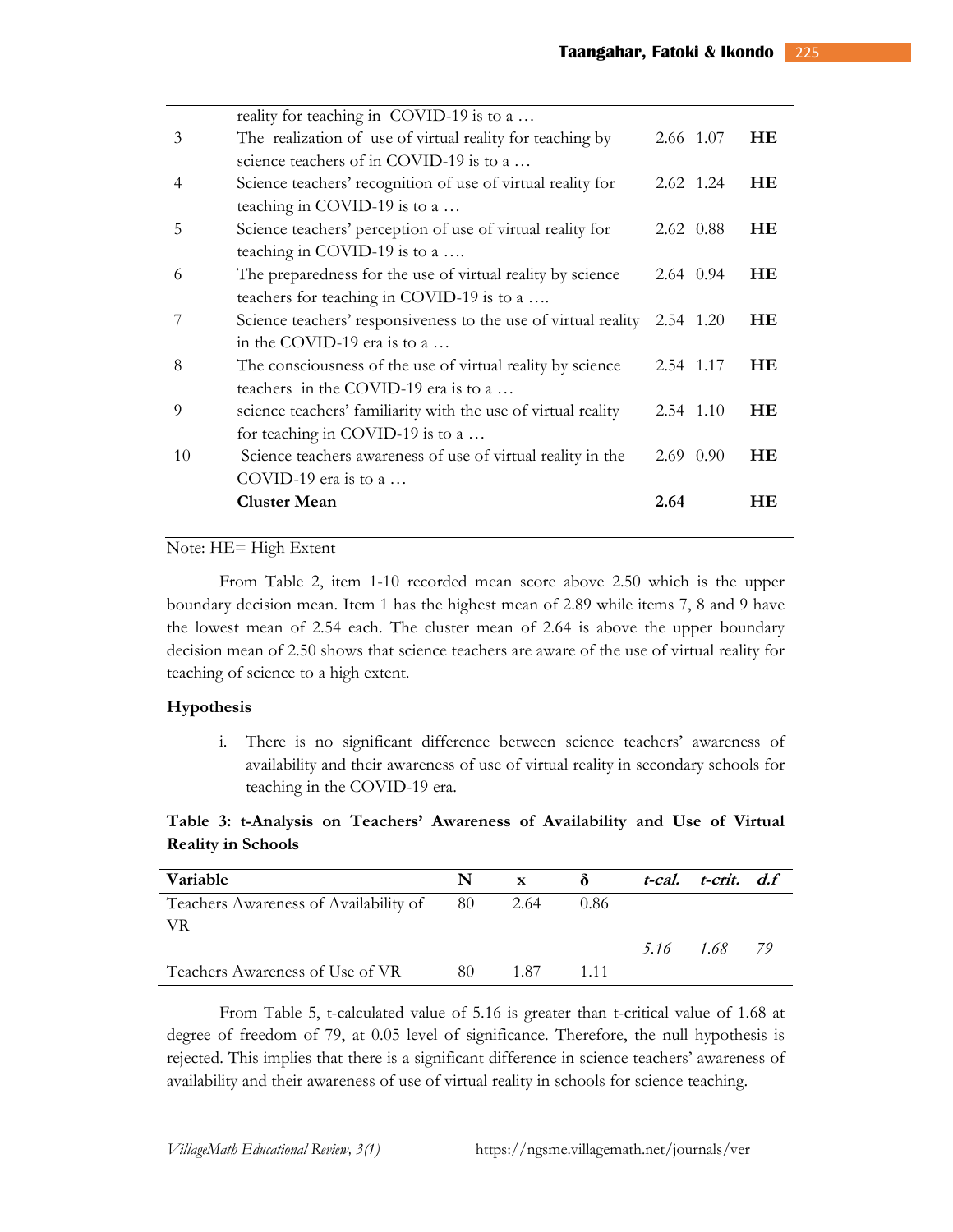### Science Teachers' Awareness of Availability and Use of Virtual Reality in Secondary Schools for Science Teaching in Covid-19 Era in Makurdi Metropolis

## **Discussion of Findings**

The result obtained from the study revealed that the extent of science teachers' awareness of use of virtual reality for the teaching of science in secondary schools in Makurdi Local Government Area was high, even though their awareness on availability of virtual reality in schools was to a low extent. The study agrees with Apagu and Wakili (2015) who found out that VR facilities are not available to teachers and students for educational purposes. It also agrees with Soetan, Onojah, Aderogba, Obielodan, Ganiyu and Fakomogbon (2020) who stated that teachers are aware of virtual reality for the teaching of science, however the extent to which virtual reality was available in schools for the teaching of science was low. The reason for their awareness of the use could probably be through their personal use of the internet and not in the physical presence of the facility for use in their schools.

### **Conclusion**

The study concluded that the extent of teachers' awareness of use of virtual reality for the teaching of science in secondary schools was high but their mean response on their awareness of availability of the facility in schools was low.

### **Recommendations**

It is recommended that VR be made available in schools by government and other stakeholders for teacher's use in a COVID-19 pandemic era.

### **References**

- Amorighoye, T. A. (2020). COVID-19 has exposed the education divide in Nigeria: This is how we can close it. World Economic Forum, June 2020. https://www.wforum.org/agenda/2020/06/education-nigeriacovid-19-digital- divide/
- Apagu, V. V. & Wakili, B. A. (2015). Availability and utilization of ICT facilities for teaching and learning of vocational and technical education in Yobe State technical colleges. American *Journal of Engineering Research (AJER), 4*(2), 113-118. Retrieved from http://www.ajer.org. January 2017.
- Egomo, J. E., Enyi, B. I. & Tah, M. M. (2012). Availability and utilization of ICT tools for effective instructional delivery in tertiary institutions in Cross River State, Nigeria. *Global Advanced Research Journal of Educational Research and Review*, *1*(18), 190-195.

Habib, M. N., Jamal, W. Khalil, U. & Khan, Z. (2021). Transforming universities in interactive digital platform: case of city university of science and information technology. *Education and Information Technologies, 26,* 517-541

Karp, P. & McGowen, M. (2020, March 23). Clear as Mud: schools ask for online learning help as corona virus pandemic persists". The Guardian. ISSN 0261-3077. https://en.m.wikipedia.org/wiki/impact\_of\_the\_COVID-19\_pandemic\_on\_education

- Lagakos, D. (2020). Reopening schools too early could COVID-19 faster especially in developing world. World Economic Forum, wwww.weforum.org.
- Mavellas, S., Wellington, M. & Samuel, F. (2016). Assessment of the availability and use of ICTs for teaching and learning in secondary schools. Case of a high school in Kwekwe, Zimbabwe. *International Journal of Scientific & Technology Research, 5*(20), 1087-1097